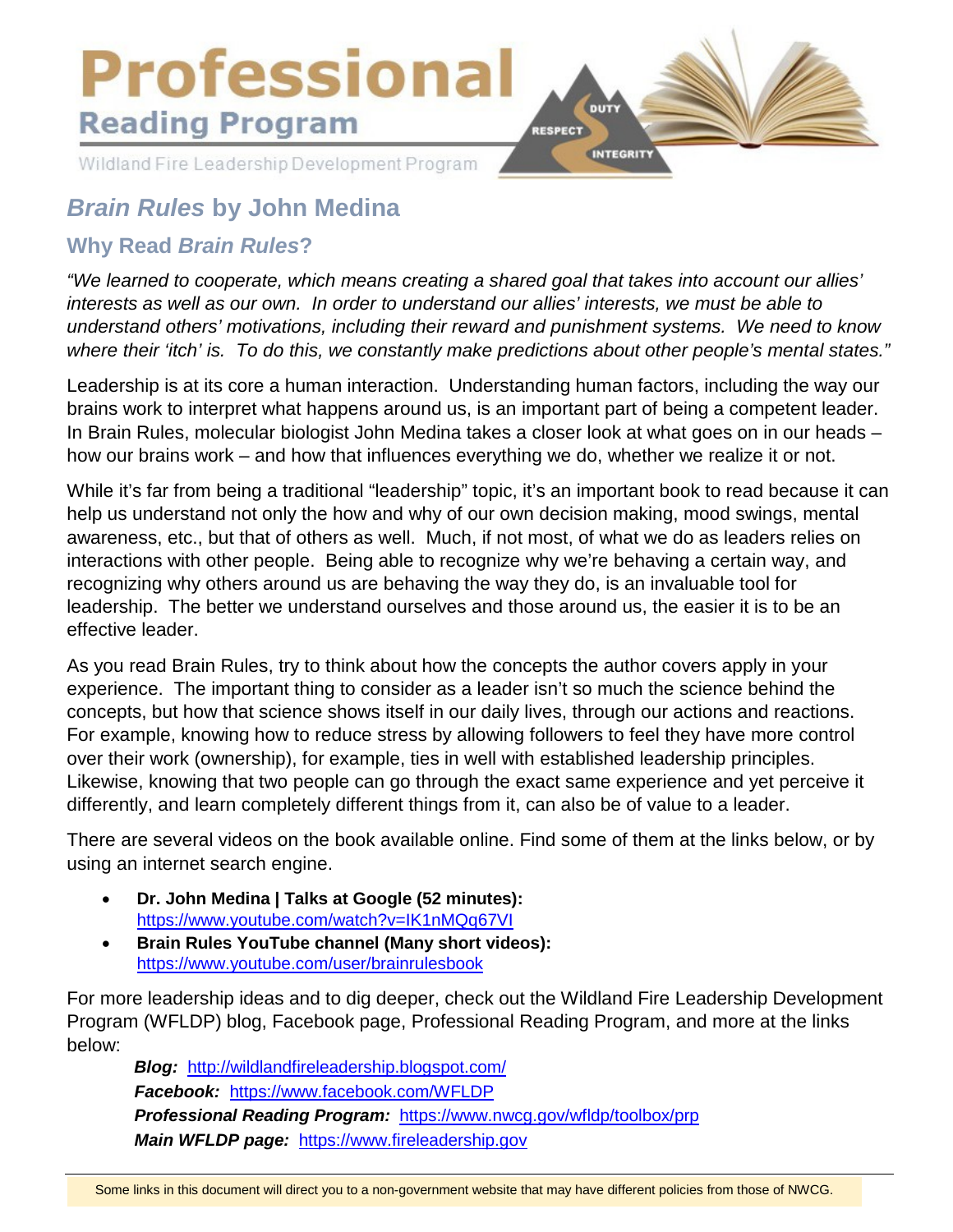## *Brain Rules* **Discussion Questions**

#### **Rule Two: Exercise**

How does physical activity influence our mental capabilities and/or mental states? How does the body "feed" the brain? How can you use that knowledge to keep your mental awareness up during long days on the fireline? Over long seasons? How does exercise improve brain function?

#### **Rule Three: Sleep**

How does the circadian rhythm work, and how can you use that knowledge to your advantage? Are you a "lark," "owl," or "hummingbird?" How can you leverage that to improve performance in yourself and others? How can short naps improve performance? Are there ways you can safely use napping as a tool in wildland fire? Do we already do this? How does sleep loss impact our ability to safely fight fire?

#### **Rule Four: Stress**

How does stress relate to control, or the illusion of control? What are some negative effects of long term stress? How can response to stress vary from person to person? What are some ways that can manage stress at work, as an employee or supervisor?

#### **Rule Five: Wiring**

How does learning physically change the brain? Does knowing this change how you view "learning?" How can two people experience the same thing/event/stimulus and have different memories of the event? Knowing that every brain is literally different, how can fire leaders use that knowledge to improve team performance and safety?

#### **Rule Six: Attention**

How can you present information to your crew/organization to best capture their attention? What does the author have to say about multi-tasking? We do a lot of teaching in wildland fire – how can you use the "10-minute" attention rule to provide better training?

#### **Rule Seven: Memory**

How can you use the knowledge that memory works better in the same environment it was created to put on better hands-on training? We rely heavily on memory in wildland fire – think about recognition primed decision making and "slides." How does the idea that memory gives only an "approximate view of reality" change how you think about your decision making? Does it change it at all? The author talks about "elaborative rehearsal," and how thinking or talking about an event right after it happens is important for memory. One tool we already use in fire too take advantage of this is the after-action review (AAR). Are there others? How can knowing the value of this tool in creating strong and accurate memories of an event influence how we do AARs and debriefs?

#### **Rule Eight: Sensory Integration**

How can differences in how individuals perceive inputs (say watching a fire make a run up a slope) impact our ability to make decisions? How can you use this knowledge to empower people to speak up if they see something that others might not, even if everyone is looking at the same hillside?